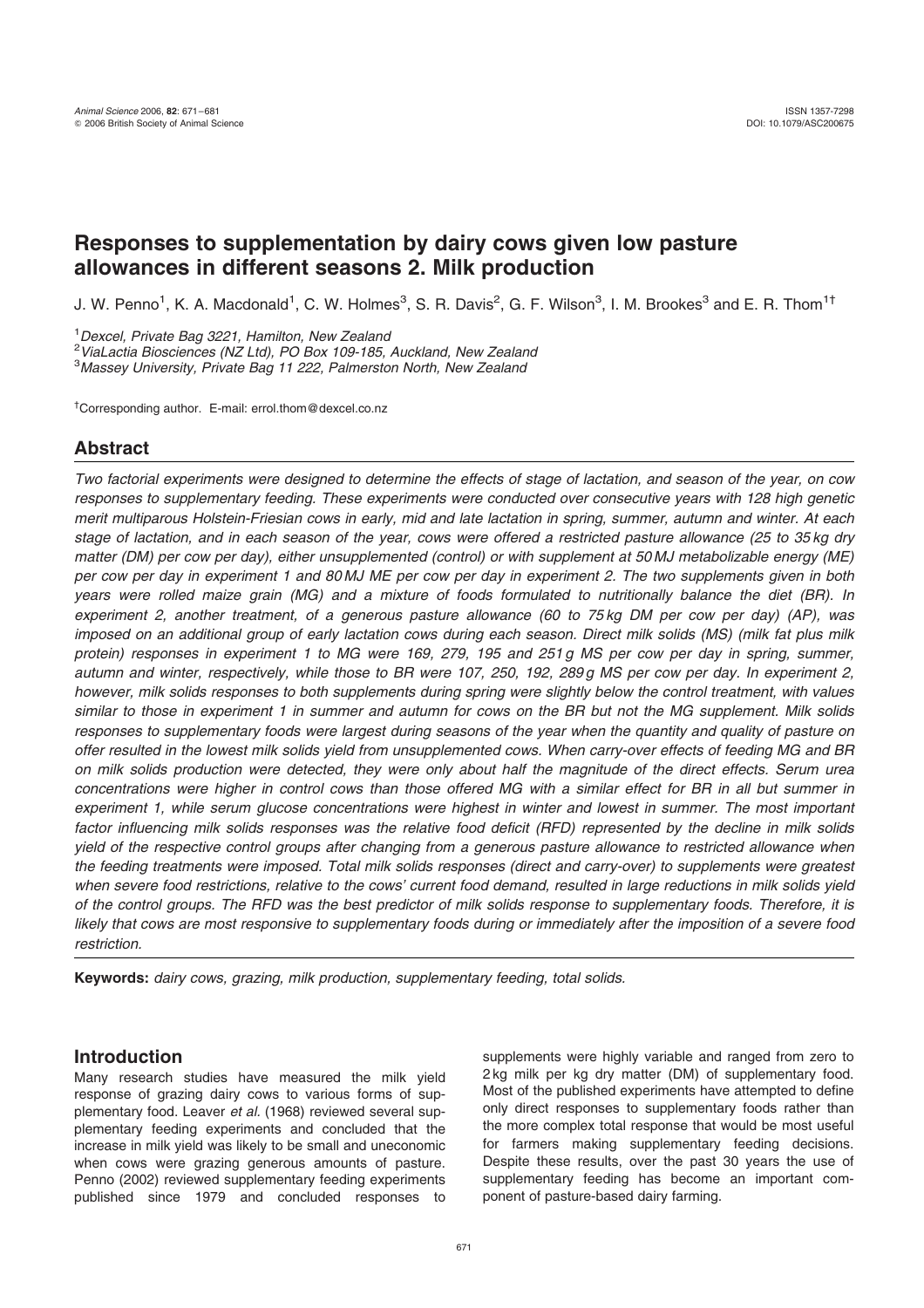When provided with additional energy and nutrients the cow uses varying proportions for increased milk yield and increased reserves of body fat and protein, with the milk solids yield response often continuing for a period after the increased feeding had ceased (Broster and Broster, 1984). Therefore, the direct milk yield response reported from the majority of experiments generally underestimates the total response to supplementary feeding.

It has often been assumed that cows in early lactation partition a higher proportion of extra energy and nutrients toward milk production and less toward live-weight gain than cows in late lactation (Broster and Thomas, 1981; Stockdale et al., 1987; Stockdale and Trigg, 1989). Even if this is true, in the long-term, energy stored as body reserves as a result of supplementary feeding will probably lead to increased milk yield some time later. While these potential carry-over effects have often been discussed, they have seldom been measured in experiments (Kellaway and Porta, 1993). Partitioning of energy between milk yield and body reserves, and subsequent carry-over effects, may explain the results of recent farmlet experiments suggesting small milk yield responses to supplementary feeding in spring (early lactation), improving as the season progressed (Penno et. al., 1995a). Larger responses to supplements from mid and late lactation cows in summer and autumn than from early lactation cows in spring have also been reported from short-term grazing experiments (Stockdale, 1999).

Penno et al. (2006) demonstrated that the specific mixture of nutrients provided by supplements had little effect on the DM intake (DMI) response to supplementary feeding. However, both the food deficit imposed on the cow, and the specific nutrients provided by the supplement, may have different effects on the animals short- and long-term milk yield responses to supplementary foods from those on DMI responses. This paper reports on the effects of stage of lactation and season of the year on the direct and carry-over milk yield and live-weight responses of dairy cows, grazing restricted amounts of pasture, to rolled maize grain (MG) or a nutritionally balanced supplementary food (BR), for the experiments described in the first paper of this series (Penno et al., 2006). The BR supplement catered for the nutritional requirements of the cow, while taking into account the pasture nutrient supply, and alleviated the potential to underestimate supplementary feeding responses (Edwards and Parker, 1994; Lean et al., 1996). The data generated from the experiments described by Penno et al. (2006) are used to calculate direct milk production and live-weight changes to supplementary foods in terms of relative food deficit, a predictor of milk solids responses to supplementary foods.

## Material and methods

## Experimental design

Penno et al. (2006) gives full details of the site, cows, experimental design, and feeding treatments. In summary, two supplementary feeding experiments were conducted with cows in early, mid and late lactation in spring, summer,

winter and autumn. In experiment 1, cows at each stage of lactation were grazed on a restricted allowance of pasture (25 to 35 kg DM per cow per day) and offered pasture only or supplementary feeding treatments of 50 MJ metabolizable energy (ME) per cow per day as either rolled maize grain, or as a nutrient balancing ration. In experiment 2 the same supplementary feeding treatments were offered at 80 MJ ME per cow per day, and a fourth treatment group of early lactation cows were offered a generous pasture allowance (60 to 75 kg DM per cow per day) during each of the four test periods. Each test period was preceded by a 7-day uniformity period when all cows were grazed together and offered a generous pasture allowance (60 to 75 kg DM per cow per day) to equalize each cow's nutritional opportunity before treatments were imposed; supplements were fed according to treatments over the next 5 weeks, the first two of which provided an adjustment period for the cows before treatment milk yield and composition responses were assessed. After each supplementary feeding period, cows were grazed together in their stage of lactation group and offered a generous pasture allowance of about 60 kg DM per cow per day for a further 28 days to allow any carryover effects to be measured. Averaged over the four seasons of the year early, mid and late lactation cows at the start of experiment 1 were 66, 157, and 251 days in milk, respectively, with comparable milk productions of 18·8, 15·2 and 12·9 kg per cow per day. Similarly, for experiment 2, there were 52, 126, 215 days in milk, with milk productions of 18·1, 14·3 and 12·0 kg per cow per day.

#### **Measurements**

Milk yield, milk composition, and live-weight. At two consecutive milkings each week, milk volumes for each cow were recorded from the meter flask post-milking. At the same time, Tru-Test<sup>"</sup> in-line milk meters were used to take a representative sub-sample of 2·5% of the total milk yield of each cow. Following stirring by bubbling air through the flask, a 30 ml aliquot was taken and analysed for fat and protein concentrations by calibrated Fossomatic milk-o-scan (Foss Electric, Hillerod, Denmark).

Calibrated Tru-Test<sup>™</sup> electronic scales were used to measure the live weight of each cow, immediately after the morning milking on day seven of the uniformity week, on day 35 of the test period, and on day 28 of the post-experimental carry-over period (experiment 1 only).

Blood metabolites. Blood samples were collected by coccygeal venipuncture from each cow, into 10 ml evacuated plain glass tubes at between 14:00 to 15:00 h on day 33 of each test period, and allowed to clot at room temperature for 60 to 90 min. Samples were centrifuged at 2800 r.p.m. for 15 min. Aspirated serum was immediately assayed for concentrations of albumin, beta hydroxybutyrate (BOH), non-esterified fatty acids (NEFA), glucose and urea using a Hitachi 717 auto-analyser.

#### **Calculations**

Milk solids (MS) responses during each test period (direct responses) were calculated as the difference in mean daily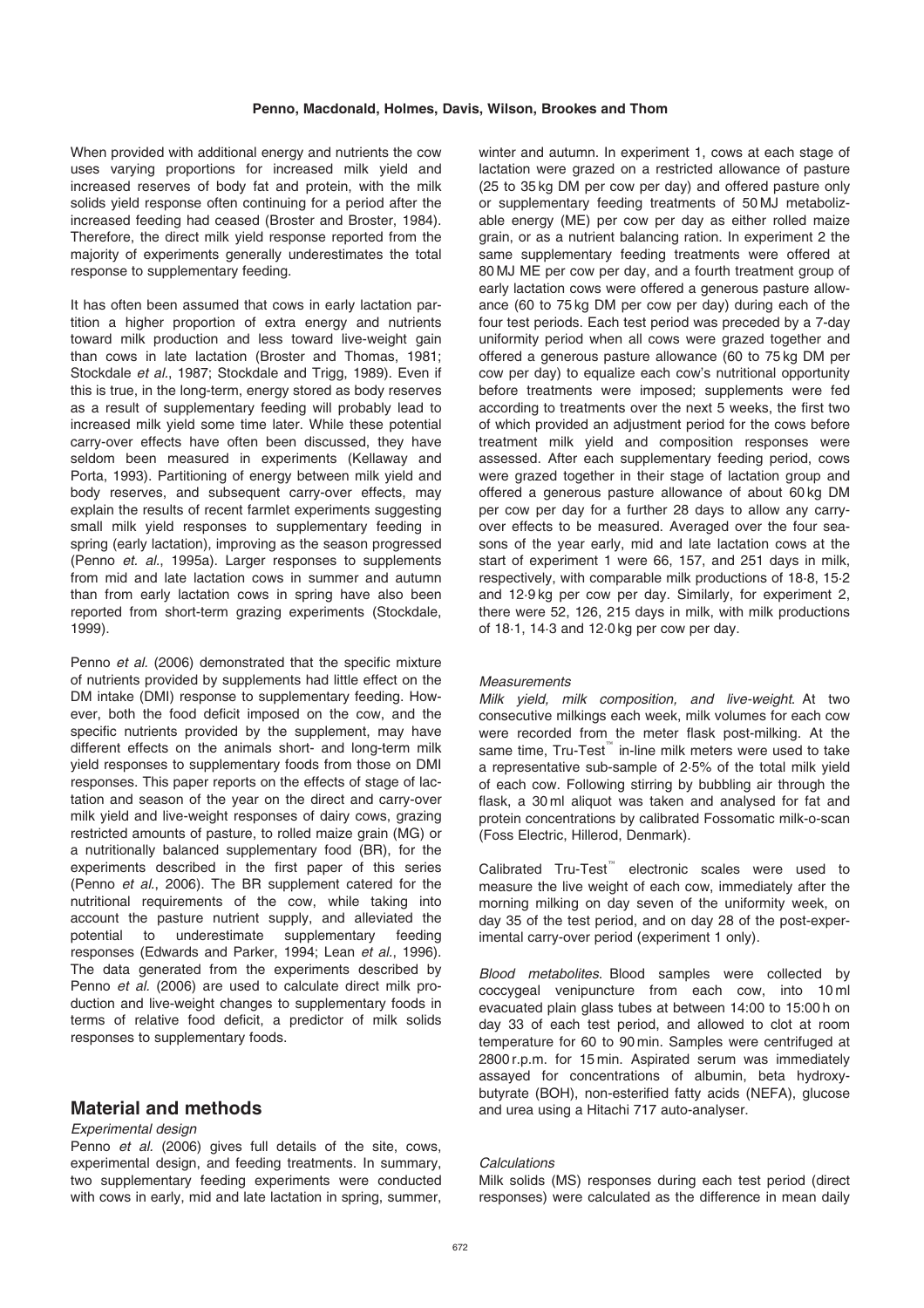milk solids yield between treatment groups and their respective control groups, and were expressed as g MS per MJ ME by dividing by the daily ME intake from supplementary food. In the same way, live weight (LW) gain treatment responses were calculated and expressed as g LW per MJ ME. Similarly, carry-over milk solids responses were calculated for each early and mid lactation treatment group during the 4 weeks after the cessation of supplementary feeding, and using the daily ME intake from supplementary food during the preceding test period as the divisor. Total MS responses (direct plus carry-over) were calculated for cows in early and mid lactation in the same way. Carry-over effects for late lactation cows could not be obtained because they were approaching the end of their lactation.

Relative food deficit (RFD) was calculated as the average MS yield of each control group at the end of the uniformity week (immediately before the start of the test period) minus the average milk solids yield measured during the final 3 weeks of each 5-week test period, the latter being referred to as the 'unsupplemented MS yield'. This provides an indirect estimate of RFD which in energy terms was defined as the daily ME intake that the cow required to meet the energy costs of maintenance and pregnancy, milk yield, and the rate of change in body reserves.

#### Statistical analysis

Experiments 1 and 2 were analysed separately. Residual maximum likelihood (REML) procedures of Genstat (Genstat Committee, 1997) were used for analysis of production and live-weight variables, using stage of lactation, season, food and their interactions as fixed effects. In addition, appropriate covariates from the uniformity week and random effects were specified for each particular variable. For production and milk components over the various periods, stage of lactation, season/week, food and their interactions were specified as fixed effects; milk production for the uniformity week as a deviation from the stage by season mean was used as a covariate and cow/season/week were specified as random effects.

Milk yield data presented for the test periods are the predicted means, adjusted for imbalance in covariates and the number of observations, of three herd tests over the last three weeks of each test period in experiment 1, and from two herd tests over the last two weeks of each test period in experiment 2. Milk yield data presented from the carry-over responses are the predicted means of weekly herd tests during the 28 days after each test period in both experiments.

The prediction of mean MS and live-weight gain responses were calculated as above for each experiment, were analysed as a  $3 \times 2 \times 4$  factorial design, with three feeding treatments imposed on two groups of cows (no.  $= 8$ ) (early and mid lactation) at four times of the year, using the linear model of Data Desk 6.0 (Velleman, 1997). Non-significant interactions ( $P > 0.05$ ) were removed from the model. Data are presented as the predicted means with standard errors of the difference using the interaction between stage of lactation, season and food as the error term.

The combined data from experiments 1 and 2 were subject to multiple regression analysis using Data Desk 6.0 (Velleman, 1997). Combinations of factors were alternatively analysed to establish models of best fit to the calculated MS responses, as indicated by adjusted  $R^2$ . Multiple regression equations are presented with standard errors and significance levels for each coefficient, adjusted  $R^2$  and a residual standard deviation (r.s.d.).

## **Results**

#### Experiment 1

Offering MG supplements reduced milk fat concentration relative to the control treatment in autumn and this was the case for both MG and BR supplements in winter (Table 1).

There was an interaction between the effects of stage of lactation and food type for milk protein concentration. However, the effect of food on milk protein concentration was not different between seasons. In early lactation, MG and BR supplements increased protein concentration, whereas in mid lactation only MG had this effect and in late lactation treatment differences disappeared (Table 1).

Offering MG and BR supplements increased MS (milk fat plus milk protein) yield in all seasons, with no difference between MG and BR treatments. Offering MG in spring resulted in higher MS yields than in summer, autumn and winter, whereas the milk solids yield of cows offered BR did not vary with season (Table 1).

Comparing MS yields of cows offered the control treatment with those offered the MG supplement over the different stages of lactation, showed direct responses of 169, 279, 195 and 251 g MS per cow per day in spring, summer, autumn and winter, respectively. Comparable data for BR were 107, 250, 192 and 289 g MS per cow per day. This shows these responses were not consistent across seasons, but were greatest in summer and winter and smallest in spring.

The main effects of stage of lactation, season of year and feeding treatments on the concentration of blood metabolites are presented in Table 2. Although there were some significant ( $P < 0.05$ ) interactions, especially between the effects of season and food, these are not reported because of inconsistent trends between experiments. Serum glucose concentrations were higher during winter than during spring, summer and autumn. During winter, cows offered the BR supplement had lower serum glucose than cows offered the control treatment.

There were inconsistent effects of supplementary foods and season on average NEFA and BOH concentrations in serum (Table 2).

Serum urea concentrations of cows on the control treatment were higher than in cows offered the MG and BR supplements in most seasons. Serum urea concentrations of cows on the control treatment and those offered MG supplements were highest in autumn and lowest in spring.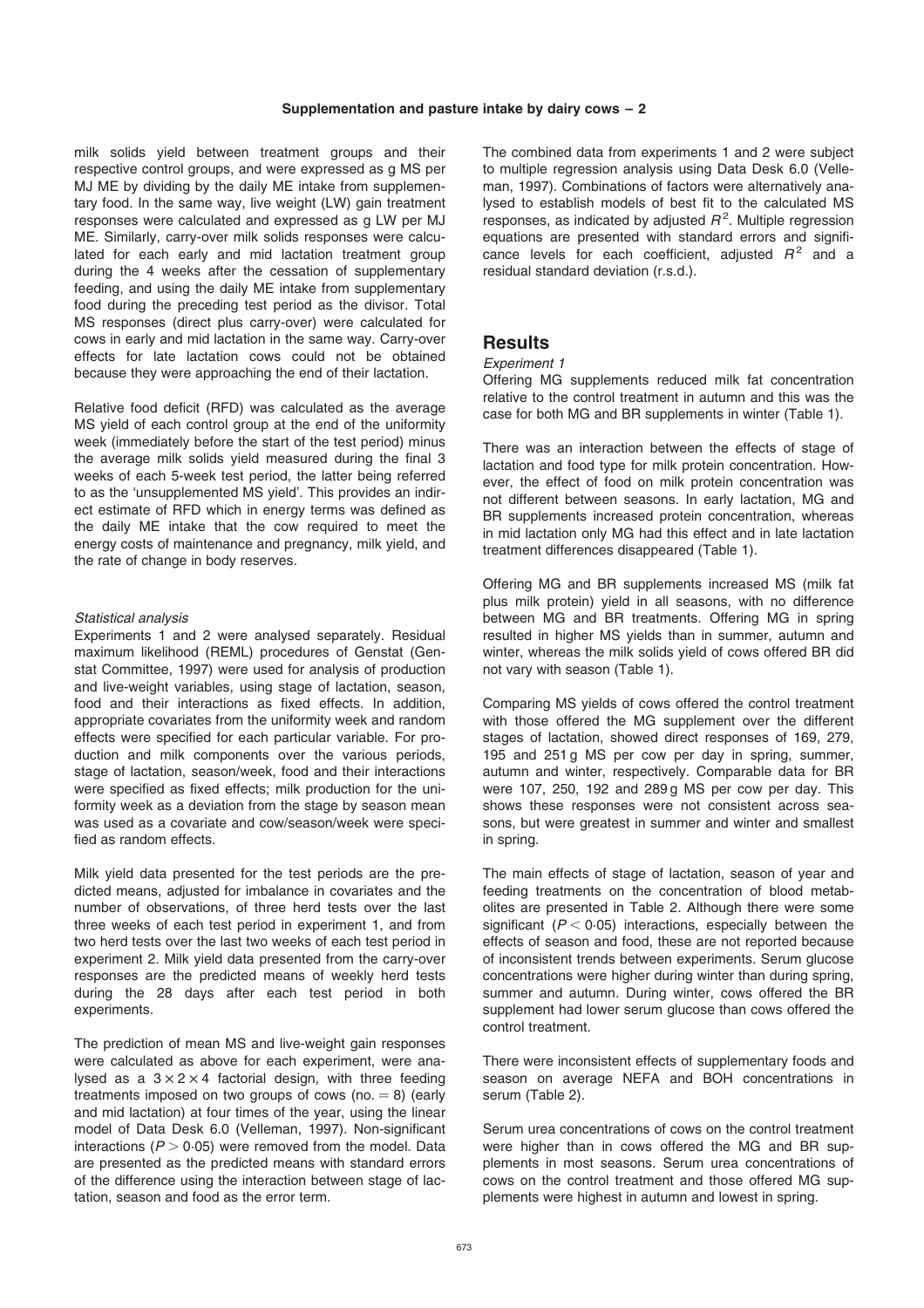## Penno, Macdonald, Holmes, Davis, Wilson, Brookes and Thom

|                                   |          |          |           |          | Stage (St) |           |          |          |           |                    |                           |       |                   |      |
|-----------------------------------|----------|----------|-----------|----------|------------|-----------|----------|----------|-----------|--------------------|---------------------------|-------|-------------------|------|
|                                   |          | Early    |           |          | Mid        |           |          | Late     |           |                    | Significance <sup>†</sup> |       |                   |      |
| Food (F)                          | Control  | MG       | <b>BR</b> | Control  | MG         | <b>BR</b> | Control  | MG       | <b>BR</b> | $s.e.d^{\ddagger}$ | Season<br>(S)             |       | St F S x F St x F |      |
| Spring                            |          |          |           |          |            |           |          |          |           |                    |                           |       |                   |      |
| Milk yield (kg per cow per day)   | 17.4     | 19.9     | 18.3      | $13-2$   | $15-7$     | $15-2$    | 11.5     | 12.8     | 11.9      | 0.80               |                           | $**$  | $**$              |      |
| Milk solids yield                 | 1258     | 1471     | 1363      | 1001     | 1206       | 1194      | 985      | 1078     | 1008      | 66-3               |                           | $**$  |                   |      |
| (g per cow per day)               |          |          |           |          |            |           |          |          |           |                    |                           |       |                   |      |
| Milk fat concentration (g/kg)     | 41.6     | 42.0     | 41.1      | 43.9     | 42.0       | 44.2      | $50-0$   | 47.0     | 49.0      | 2.07               |                           | $**$  | $\star$           |      |
| Milk protein concentration (g/kg) | $31 - 4$ | 32.9     | 33.6      | $33 - 7$ | $35 - 2$   | 34.8      | $36 - 8$ | $37 - 7$ | 37.4      | 0.83               |                           |       |                   | $**$ |
| Live-weight change                | 83       | 164      | 495       | 1221     | 1533       | 1195      | 237      | 1436     | 1347      | 294                |                           | $**$  | $**$              |      |
| (q per cow per day)               |          |          |           |          |            |           |          |          |           |                    |                           |       |                   |      |
| Summer                            |          |          |           |          |            |           |          |          |           |                    |                           |       |                   |      |
| Milk yield (kg per cow per day)   | 12.3     | $16-3$   | $15-7$    | 12.4     | $15-0$     | $15-7$    | 7.2      | 11.0     | $10-2$    |                    |                           |       |                   |      |
| Milk solids yield                 | 896      | 1234     | 1151      | 988      | 1205       | 1256      | 673      | 950      | 897       |                    |                           |       |                   |      |
| (g per cow per day)               |          |          |           |          |            |           |          |          |           |                    |                           |       |                   |      |
| Milk fat concentration (g/kg)     | 44.2     | 43.8     | 42.5      | $46 - 7$ | 46.1       | 46.4      | 55.9     | 50.9     | 51.9      |                    |                           |       |                   |      |
| Milk protein concentration (q/kq) | $31 - 1$ | 31.8     | 31.6      | 33.9     | $35-3$     | 34.4      | 39.1     | $38 - 5$ | 38.5      |                    |                           |       |                   |      |
| Live-weight change                | $-929$   | $-710$   | $-1014$   | $-205$   | 46         | $-336$    | $-163$   | 126      | 33        |                    |                           |       |                   |      |
| (g per cow per day)               |          |          |           |          |            |           |          |          |           |                    |                           |       |                   |      |
| Autumn                            |          |          |           |          |            |           |          |          |           |                    |                           |       |                   |      |
| Milk yield (kg per cow per day)   | 12.4     | $14-1$   | $13-7$    | $11-7$   | $13-2$     | 13.9      | $10-0$   | 14.1     | $13-2$    |                    |                           |       |                   |      |
| Milk solids yield                 | 994      | 1184     | 1147      | 995      | 1116       | 1170      | 859      | 1135     | 1111      |                    |                           |       |                   |      |
| (g per cow per day)               |          |          |           |          |            |           |          |          |           |                    |                           |       |                   |      |
| Milk fat concentration (g/kg)     | 48.9     | 48.2     | 47.8      | 49.5     | 48.2       | 48.6      | 51.4     | 44.3     | 48.8      |                    |                           |       |                   |      |
| Milk protein concentration (g/kg) | 32.5     | $36 - 8$ | $35-3$    | $35 - 7$ | 37.2       | $36-6$    | $37 - 7$ | 37.5     | 37.8      |                    |                           |       |                   |      |
| Live-weight change                | 74       | 223      | 311       | 676      | 407        | 319       | 821      | 1197     | 736       |                    |                           |       |                   |      |
| (g per cow per day)               |          |          |           |          |            |           |          |          |           |                    |                           |       |                   |      |
| Winter                            |          |          |           |          |            |           |          |          |           |                    |                           |       |                   |      |
| Milk yield (kg per cow per day)   | $10-9$   | 14.3     | $15-5$    | 9.4      | 11.9       | 13.5      | $8-1$    | 11.9     | 11.6      |                    |                           |       |                   |      |
| Milk solids yield                 | 890      | 1131     | 1203      | 810      | 1005       | 1101      | 741      | 1053     | 993       |                    |                           |       |                   |      |
| (g per cow per day)               |          |          |           |          |            |           |          |          |           |                    |                           |       |                   |      |
| Milk fat concentration (g/kg)     | 49.7     | 44.4     | 44.4      | 51.6     | 47.0       | 46.9      | $55-4$   | 51.5     | 47.5      |                    |                           |       |                   |      |
| Milk protein concentration (g/kg) | 32.4     | 34.6     | 33.9      | 35.9     | $38 - 0$   | 35.9      | 39.1     | 39.8     | $39 - 0$  |                    |                           |       |                   |      |
| Live-weight change                | $-890$   | $-612$   | $-350$    | $-266$   | 50         | 548       | $-498$   | $-350$   | 86        |                    |                           |       |                   |      |
| (g per cow per day)               |          |          |           |          |            |           |          |          |           |                    |                           |       |                   |      |
| Carry-over period                 |          |          |           |          |            |           |          |          |           |                    |                           |       |                   |      |
| Milk solids yield                 |          |          |           |          |            |           |          |          |           |                    |                           |       |                   |      |
| (g per cow per day)               |          |          |           |          |            |           |          |          |           |                    |                           |       |                   |      |
| Spring                            | 1360     | 1494     | 1486      | 1174     | 1238       | 1348      |          |          |           | 68.2               |                           | ** ** |                   |      |
| Summer                            | 959      | 1094     | 1031      | 856      | 914        | 903       |          |          |           |                    |                           |       |                   |      |
| Autumn                            | 927      | 1011     | 976       | 850      | 761        | 882       |          |          |           |                    |                           |       |                   |      |
| Winter                            | 1002     | 1112     | 1181      | 1033     | 1016       | 1132      |          |          |           |                    |                           |       |                   |      |
|                                   |          |          |           |          |            |           |          |          |           |                    |                           |       |                   |      |

Table 1 Mean milk production and composition, and live-weight changes measured during each test period of experiment 1 and average milk solids yield during each carry-over period, when all cows were offered a generous pasture allowance and no supplement

<sup>†</sup>There were no season x stage x food interactions ( $P > 0.05$ ).<br><sup>‡</sup> Maximum standard error of the difference for all paired comparison of interaction means.

#### Experiment 2

There were feeding treatment effects on the milk fat and milk protein concentrations but no interaction. Average milk fat concentrations were 44·3, 46·3 and 50·1 g/kg and milk protein concentrations were 32·3, 35·7 and 38·6 g/kg, in milk produced by early, mid and late lactation cows, respectively (Table 3).

The milk produced by cows offered the AP treatment had a similar milk fat concentration and a higher milk protein concentration when compared with the milk produced by early lactation cows offered the control treatment.

There were significant interactions between the effects of stage of lactation and those of food, and between the effects of season and those of food for milk, milk fat, milk protein and MS yield (Table 3). Therefore, data from each test period are presented separately.

Spring. Offering MG and BR supplements or the AP treatment had no effect on MS yield at any stage of lactation in spring. Cows at all stages of lactation and on all feeding treatments had higher MS yields during spring than during autumn and winter. Early and late lactation cows offered the control, AP and MG feeding treatment had higher MS yield in spring than summer, whereas midlactation cows showed no response to any feeding treatment.

Summer. The BR treatment increased MS yields of early and mid lactation cows in summer, with AP having a similar effect on early lactation cows; MG only affected cows in mid lactation.

Early and mid lactation cows had higher MS yields during summer than cows at the same stage of lactation and feeding treatment during autumn and winter. Late lactation cows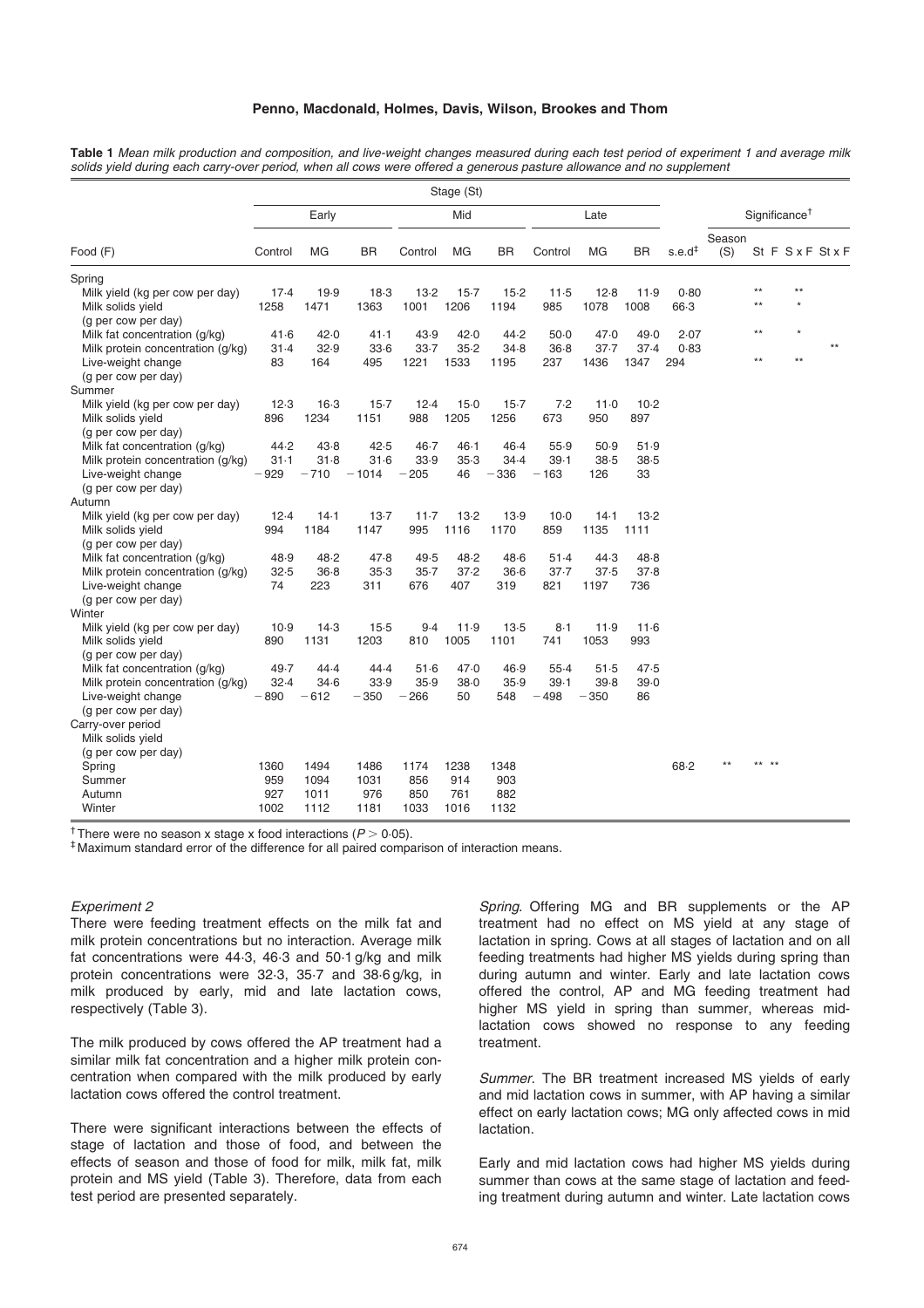Table 2 Concentrations of blood serum metabolites in cows at different stages of lactation, when offered a restricted pasture allowance, with or without supplemental foods of rolled maize grain (MG) or a nutritional balancing ration (BR) in spring, summer, autumn and winter in experiments 1 and 2

|                              | Glucose<br>(mmol/l)   | $NEFA^{\dagger}$<br>(mmol/l) | BOH <sup>t</sup><br>(mmol/l) | Albumin<br>(q/1) | Urea<br>(mmol/l) |
|------------------------------|-----------------------|------------------------------|------------------------------|------------------|------------------|
| <b>Experiment 1</b><br>Early | 2.89                  | 0.052                        | 0.95                         | $30-7$           | 7.26             |
| Mid                          | 2.82                  | 0.043                        | 0.92                         | 30.2             | 7.20             |
| Late                         | 2.84                  | 0.037                        | 0.94                         | 30.5             | 6.64             |
| s.e.d.<br>Significance       | 0.042                 | $1.09^{\ddagger}$<br>$***$   | $1.05^{\ddagger}$            | 0.204<br>÷       | 0.101<br>$***$   |
| Spring                       | 2.56                  | 0.036                        | 0.88                         | 30.5             | 5.24             |
| Summer                       | 2.81                  | 0.056                        | 0.92                         | 30.5             | 5.74             |
| Autumn                       | 2.74                  | 0.051                        | 0.98                         | $30-7$           | 8.99             |
| Winter                       | 3.29                  | 0.049                        | 0.96                         | 30.2             | 8.16             |
| s.e.d.                       | 0.060<br>$\star\star$ | $1.12^{\ddagger}$<br>$***$   | 1.07<br>$***$                | 0.300            | 0.141<br>$***$   |
| Significance<br>Control      | 2.89                  | 0.060                        | 0.97                         | 30.6             | 7.78             |
| MG                           | 2.84                  | 0.042                        | 0.92                         | 30.2             | 6.10             |
| <b>BR</b>                    | 2.83                  | 0.043                        | 0.92                         | 30.6             | 7.23             |
| s.e.d.                       | 0.043                 | $1.09^{\ddagger}$            | $1.05^{\ddagger}$            | 0.211            | 0.103            |
| Significance                 |                       | ***                          |                              |                  | $***$            |
| <b>Experiment 2</b>          |                       |                              |                              |                  |                  |
| Early                        | 2.82                  | 0.074                        | 0.81                         | 29.9             | 6.56             |
| Mid                          | 3.03                  | 0.042                        | 0.81                         | 29.5             | 6.68             |
| Late                         | 2.76                  | 0.038                        | 0.80                         | 29.5             | 6.29             |
| s.e.d.                       | 0.047                 | $1.13^{\ddagger}$            | 1.07 <sup>‡</sup>            | 0.280            | 0.136            |
| Significance                 | ***                   | ***                          |                              |                  | $***$            |
| Spring                       | 3.47                  | 0.048                        | 0.78                         | 29.7             | 7.27             |
| Summer                       | 2.04                  | 0.059                        | 0.94                         | 29.4             | 5.45             |
| Autumn                       | 2.54                  | 0.042                        | 0.76                         | 28.7             | 5.95             |
| Winter                       | 3.45                  | 0.049                        | 0.75                         | 30.5             | 7.37             |
| s.e.d.<br>Significance       | 0.061<br>***          | $1.17^{\ddagger}$<br>$***$   | $1.10^{4}$<br>$***$          | 0.368<br>$***$   | 0.167<br>$***$   |
| Control                      | 2.74                  | 0.058                        | 0.86                         | $30-0$           | 8.08             |
| MG                           | 3.00                  | 0.044                        | 0.72                         | 29.1             | 4.65             |
| <b>BR</b>                    | 2.87                  | 0.038                        | 0.84                         | 29.7             | $6 - 80$         |
| s.e.d.                       | 0.048                 | $1.13^{\ddagger}$            | 1.08                         | 0.286            | 0.138            |
| Significance                 | ***                   | ***                          | ***                          | $***$            | ***              |

<sup>†</sup> Calculated from natural log transformed data. NEFA = non-esteri-

fied fatty acid;BOH = beta-hydroxy-butyrate.<br> $\frac{1}{4}$  Minimum significant ratio calculated from natural log transformed s.e.d.

offered the control treatment had higher MS yield in summer than in autumn and winter but the MS yields of late lactation cows offered the MG and BR supplements were similar in summer, autumn and winter.

Autumn. Offering AP, MG and BR feeding treatments to early lactation cows increased MS yield, especially those offered the BR treatment. Both the MG and BR supplements increased the MS yield of mid lactation cows, while BR had a similar effect on late lactation cows.

Early lactation cows in autumn had higher MS yields than similar cows in winter. However, mid lactation cows offered the MG and BR feeding treatments had lower MS yields than mid lactation cows in winter. There was no difference between the MS yields of late lactation cows in autumn and winter.

Winter. In winter, only the BR treatment increased the MS yield of the early lactation cows, while both the MG and BR treatments increased the MS yields of mid and late lactation cows.

As reported for experiment 1, there was a tendency for serum glucose concentrations to be highest in winter and lowest in summer (Table 2). Cows offered the MG and BR treatments had higher glucose concentrations than cows offered the control treatment during spring and autumn. During summer, cows offered the BR treatment had lower serum glucose than cows offered the control and MG treatments.

There were few effects of season and type of food on NEFA and BOH concentrations (Table 2).

The MG treatment resulted in lower serum urea concentrations than the control treatment in all seasons, while this was true for cows offered the BR treatment in spring the opposite was true in summer. Cows offered the control and MG treatments had higher serum urea concentrations in spring and winter than in summer and autumn (Table 2).

In experiment 1 (averaged over the 4-week carry-over period) the cows offered the MG and BR supplements produced another 73 and 100 g MS per cow per day, respectively, compared with those on the control treatment (Table 1). In experiment 2 there were significant season  $\times$  food interactions for all MS variables, but not for stage of lactation by food type (Table 3).

Predicting milk solids responses to supplementary feeding Using the results of both experiments, the relationship between the RFD and the direct and total MS responses of the appropriate supplemented herds are shown in Figures 1 and 2, respectively. The association between the RFD, the total yield of the respective control group (unsupplemented MS yield), supplement intake and stage of lactation, and the direct MS response to supplementary feeding are described by the multiple regression equation presented in Table 4. The association between the RFD, pasture ME allowance at the time of supplementary feeding, supplement intake and the stage of lactation, and the total MS response to supplementary feeding are described by the multiple regression equation presented in Table 5.

The magnitude of the direct and total MS responses to supplementary foods increased as the magnitude of the decline in MS yield in the unsupplemented cows following food restriction (RFD) increased. The direct and total MS response increased as the level of feeding of the unsupplemented cows decreased, as measured by unsupplemented MS yield or pasture allowance. As the amount of supplement eaten increased the direct MS response decreased, however, this relationship was not significant for total MS response. Direct MS response was not affected by stage of lactation.

## **Discussion**

When the effects of stage of lactation were separated from those of season of the year in the current experiments, stage of lactation had no effect on the direct responses in MS yield or in live-weight gain. These results support some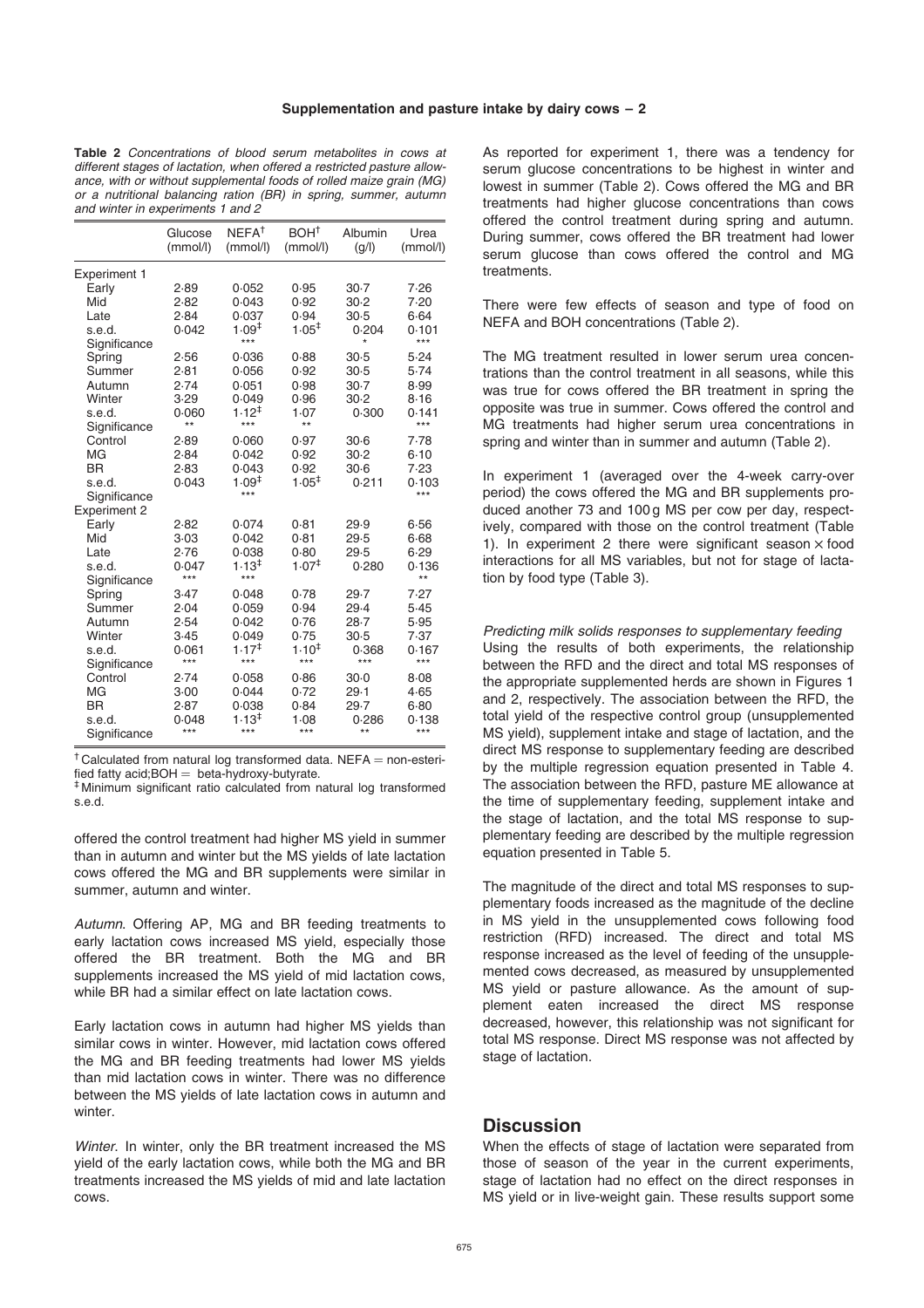| \$<br>¢             |                   |  |
|---------------------|-------------------|--|
|                     |                   |  |
|                     |                   |  |
|                     |                   |  |
|                     |                   |  |
|                     |                   |  |
|                     |                   |  |
| م<br>م              |                   |  |
|                     |                   |  |
|                     |                   |  |
|                     |                   |  |
|                     |                   |  |
|                     |                   |  |
|                     |                   |  |
|                     |                   |  |
| I                   |                   |  |
| J                   |                   |  |
|                     |                   |  |
|                     |                   |  |
| naes<br>5<br>¢<br>١ |                   |  |
| l                   | Į<br>S<br>Ī       |  |
|                     | i<br>İ            |  |
| cition of           |                   |  |
|                     | į                 |  |
| -                   |                   |  |
| המחת                | ֞֘֝               |  |
| <u>ે</u>            |                   |  |
|                     | <b>CONTRACTOR</b> |  |
| į<br>l              |                   |  |
|                     | へいへい              |  |

|                                                                                    |                |                  |                           |                            | Stage (St)                |                               |                                                        |                      |                            |                      |                      |                   |                           |                         |   |               |
|------------------------------------------------------------------------------------|----------------|------------------|---------------------------|----------------------------|---------------------------|-------------------------------|--------------------------------------------------------|----------------------|----------------------------|----------------------|----------------------|-------------------|---------------------------|-------------------------|---|---------------|
|                                                                                    |                | Early            |                           |                            |                           | Mid                           |                                                        |                      | Late                       |                      |                      |                   | Significance <sup>t</sup> |                         |   |               |
| Food (F)                                                                           | Control        | $\overline{4}$   | МG                        | ВR                         | Control                   | МG                            | BR                                                     | Control              | МG                         | BR                   | s.e.d.               | Season (S)        | ö                         | $\times$<br>လ<br>щ      | Щ | $St \times F$ |
| Spring<br>Milk yield (kg per cow                                                   | 24.0           | 23.0             | 23.4                      | 22.9                       | $15-8$                    | 16.5                          | 17.0                                                   | $15-0$               | 15.9                       | 14.5                 | 1.12                 |                   |                           | $\frac{*}{*}$           |   |               |
| Milk solids yield (g per<br>per day)                                               | 1889           | 1852             | 1758                      | 1798                       | 1285                      | 1342                          | 1350                                                   | 1319                 | 1371                       | 1282                 | 84.3                 |                   |                           | $*$                     |   | $\frac{*}{*}$ |
| Milk protein concentration (g/kg)<br>Milk fat concentration (g/kg)<br>cow per day) | 48.7<br>32.1   | 46.9<br>33.      | $4980$<br>$4980$<br>$474$ | $43.0$<br>$34.0$<br>$43.0$ | $44.2$<br>$46.2$<br>$854$ | $44.0$<br>$1038$<br>$1038$    | $42.2$<br>$38.0$<br>$415$                              | 50.7<br>37.5<br>381  | 46.9<br>46.9<br>4 8 9      | 49.6<br>39.7<br>1123 | 23<br>23<br>25<br>25 | $\stackrel{*}{*}$ |                           | $\frac{*}{*}$<br>$\ast$ |   |               |
| Live-weight change (g per cow<br>per day)                                          | 250            | 717              |                           |                            |                           |                               |                                                        |                      |                            |                      |                      | $*$ *             | $\ddot{i}$                | $\frac{*}{*}$           |   |               |
| Milk yield (kg per cow<br>per day)<br>Summer                                       | 19.1           | 22.1             | 19.7                      | $23 - 1$                   | 15.6                      | 17.1                          | 18.3                                                   | 12.0                 | 12.9                       | 13.1                 |                      |                   |                           |                         |   |               |
| Milk solids yield (g per                                                           | 1463           | 1635             | 1487                      | 1723                       | 1229                      | 1414                          | 1495                                                   | 1066                 | 1058                       | 1141                 |                      |                   |                           |                         |   |               |
| Milk protein concentration (g/kg)<br>Milk at concentration (g/kg)<br>cow per day)  | 47.5<br>30.6   | $43.9$<br>$31.3$ | $43.4$<br>32.4            | $45.0$<br>$31.5$<br>$215$  | $46.0$<br>33.7<br>46.0    | $48.7$<br>$34.3$<br>281       | 47.5<br>35.2<br>267                                    | 52.0<br>37.5<br>363  | $47.1$<br>$-134$<br>$-134$ | ಕೆ ಜ ಕೆ<br>ಕೆ ಜ ಕೆ   |                      |                   |                           |                         |   |               |
| Live-weight change (g per cow<br>per day)<br>Autumn                                | 665            | 100              | 228                       |                            |                           |                               |                                                        |                      |                            |                      |                      |                   |                           |                         |   |               |
| Milk yield (kg per cow<br>per day)                                                 | 14.6           | 16.1             | 16.8                      | 19.5                       | 8.7                       | 10.8                          | 13.5                                                   | $\overline{6}$       | 10.1                       | $\frac{1}{11}$       |                      |                   |                           |                         |   |               |
| Milk solids yield (g per<br>cow per day)                                           | 1075           | 1235             | 1302                      | 1441                       | 713                       | 910                           | 1098                                                   | 760                  | 912                        | 965                  |                      |                   |                           |                         |   |               |
| Milk protein concentration (g/kg)<br>Milk fat concentration (g/kg)                 | $43.1$<br>30.1 | 4 8 4<br>4 9 4   | 44.6<br>32.4              | $43.4$<br>$43.4$<br>$43.4$ | 50.38<br>95.4<br>50.4     | 46.7<br>38.0<br>520           | $47.6$<br>$45.1$<br>$442$                              | 57.8<br>39.7<br>693  | 51.3<br>59.9<br>594        |                      |                      |                   |                           |                         |   |               |
| Live-weight change (g per cow<br>per day)                                          | 368            |                  | 351                       |                            |                           |                               |                                                        |                      |                            | 49.4<br>39.9<br>1059 |                      |                   |                           |                         |   |               |
| Milk yield (kg per cow<br>Winter                                                   | 11.6           | 13.6             | $13-7$                    | $15-2$                     | 10.3                      | $15-3$                        | $15-3$                                                 | $\overline{6}$       | 12.7                       | 12.3                 |                      |                   |                           |                         |   |               |
| Milk solids yield (g per<br>per day)                                               | 865            | 1038             | 1022                      | 1172                       | 864                       | 1189                          | 1186                                                   | 782                  | 1114                       | 1037                 |                      |                   |                           |                         |   |               |
| Milk fat concentration (g/kg)<br>cow perday)                                       | 44.1           |                  |                           |                            |                           |                               |                                                        |                      |                            |                      |                      |                   |                           |                         |   |               |
| Milk protein concentration (g/kg)<br>Live-weight change (g per cow                 | $31.5$<br>502  | $4890$<br>$4890$ | 4 3 76<br>9 4 9<br>4 9 9  | $44.1$<br>$33.3$<br>1120   | 50.34<br>0.34<br>50.4     | 4 3 8 8<br>4 9 8 9<br>4 9 8 9 | $\begin{array}{c} 4 & 4 \\ 4 & 2 \\ 2 & 2 \end{array}$ | 50.3<br>1217<br>1217 | 1569<br>1569<br>1569       | 47.3<br>38.6<br>1526 |                      |                   |                           |                         |   |               |
| Milk solids yield (g per<br>Carry-over period<br>per day)                          |                |                  |                           |                            |                           |                               |                                                        |                      |                            |                      |                      |                   |                           |                         |   |               |
| cow per day)<br>Summer<br>Spring                                                   | 1658<br>1361   | 1384<br>1481     | 1446<br>1457              | 1595<br>1481               |                           | 1309<br>1339<br>743           | 1336<br>1413                                           |                      |                            |                      | 85.3                 |                   | $\ast$                    |                         |   |               |
| Autumn<br>Winter                                                                   | 807<br>807     | 874<br>874       | 868<br>868                | 895                        | 12027<br>1272<br>1272     | 743                           | 890                                                    |                      |                            |                      |                      |                   |                           |                         |   |               |

## Penno, Macdonald, Holmes, Davis, Wilson, Brookes and Thom

 $^+$ 

‡

There were no season

£ stage

£

food interactions (

Maximum standard error of the difference for all paired comparison of interaction means.

 $\mathbf{p}$  $> 0.05$ ).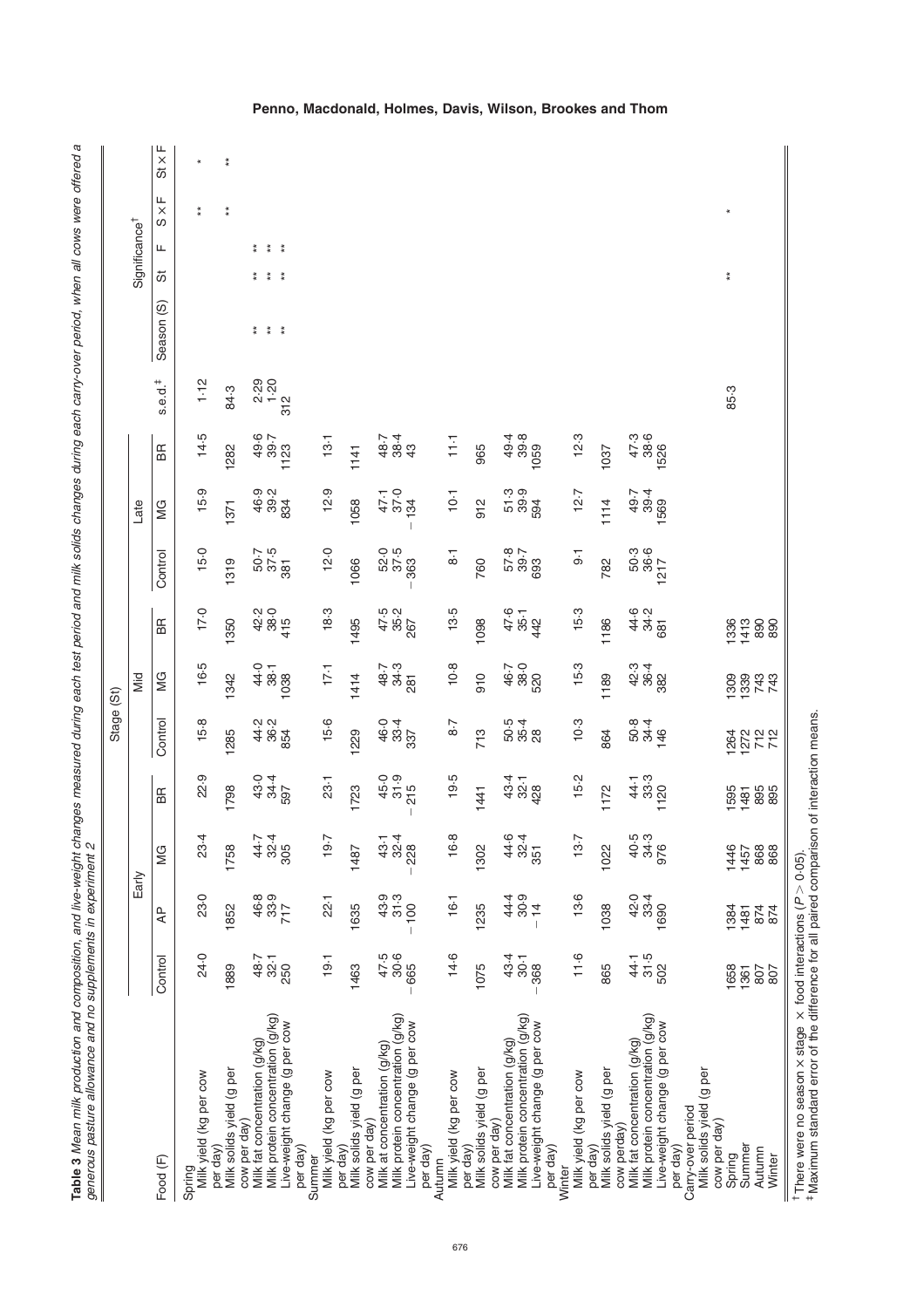

Figure 1 The relationship between the decline in milk solids (MS) yield of the control herd as treatments were imposed and the direct milk solids response.

recent studies that have demonstrated large increases in milk yield when supplements have been offered to late lactation cows (Stockdale and Dellow, 1995; Robaina et al., 1998). However, they contrast with earlier indoor studies which were designed to make direct comparisons between the supplementary feeding responses of cows in early or mid lactation (Stockdale et al., 1987; Stockdale and Trigg, 1989). However, these indoor supplementary feeding studies imposed common feeding treatments on cows at different stages of lactation, despite large differences in actual and potential milk yield. For example, Stockdale et al. (1987) compared early and late lactation cows consuming a severely restricted allowance of pasture (about 7 kg DM per cow per day) plus different amounts of concentrates, with control groups consuming only the restricted allowance of pasture. This common restricted food allowance imposed a more severe food restriction on the higher yielding cows in early lactation than those in late lactation, resulting in a much larger reduction in MS yield. Thus, as feeding levels



Figure 2 The relationship between the decline in milk solids (MS) yield of the control herd as treatments were imposed and the total milk solids response.

were increased with supplementary foods, the early lactation cows partitioned a greater proportion of the additional energy toward milk yield and a lesser proportion to liveweight gain. Further, when the amount of pasture offered to the control cows was more generous, and the decrease in milk yield of the early and late lactation cows became less severe, the responses attributed to supplementary feeding also declined (Stockdale and Trigg, 1989).

The changes in MS yield that occurred as the control treatments were imposed during the present study were generally much smaller than those of Stockdale et al. (1987) and Stockdale and Trigg (1989), as was also reported by Grainger (1990). Further, the differences between groups at different stages of lactation, within each test period were also small. Thus, the potential of early and late lactation cows to increase milk yield, back to their pre-treatment yield, was similar. Grazing also creates higher energetic requirements and provides the cow with an opportunity to respond to the imposition of food restrictions by grazing more intensely, to maintain pasture intake. This may buffer the different relative food restrictions that were imposed on early and mid-lactation cows during the present experiments.

The MS increases from cows offered MG and BR supplements were largest in summer, autumn and winter, rather than spring, in agreement with results of farm systems experiments conducted by Penno et al. (1995b). These experiments suggest that large increases in MS production are closely associated with periods of low milk yields (relative to their potential) from the control cows. Again, when the control cows are placed under more severe nutritional restrictions, the potential to increase milk yield is larger, and these cows are likely to partition a higher proportion of additional food energy to milk yield, rather than live-weight gain.

In both experiments, cows in late and mid lactation showed larger changes in live weight than those in early lactation. Season and supplementary food effects were inconsistent between years (Tables 1 and 3).

Within the experimental design, comparisons between seasons present the most difficulty. In addition to changing pasture allowances, necessitated by changing pasture structure, pasture quality also varied between seasons (Penno et al., 2006). Both these factors are known to have a large affect on pasture DMI and subsequent MS yield (Holmes, 1987). However, environmental factors associated with season of the year, other than nutrition, may also have affected milk yield (Garcia and Holmes, 1999). In particular, seasonal changes in photoperiod are known to affect food intake and milk yield of cows at all stages of lactation (Peters et al., 1981). Typically, cows under winter photoperiods produce 7 to 10% less milk than cows under summer photoperiods at the same level of nutrition (Peters et al., 1981; Bilodeau et al., 1989). However, these results are not consistent with those of Auldist et al. (1998) who demonstrated higher MS yield from early, mid and late lactation cows in summer and autumn than in winter and spring.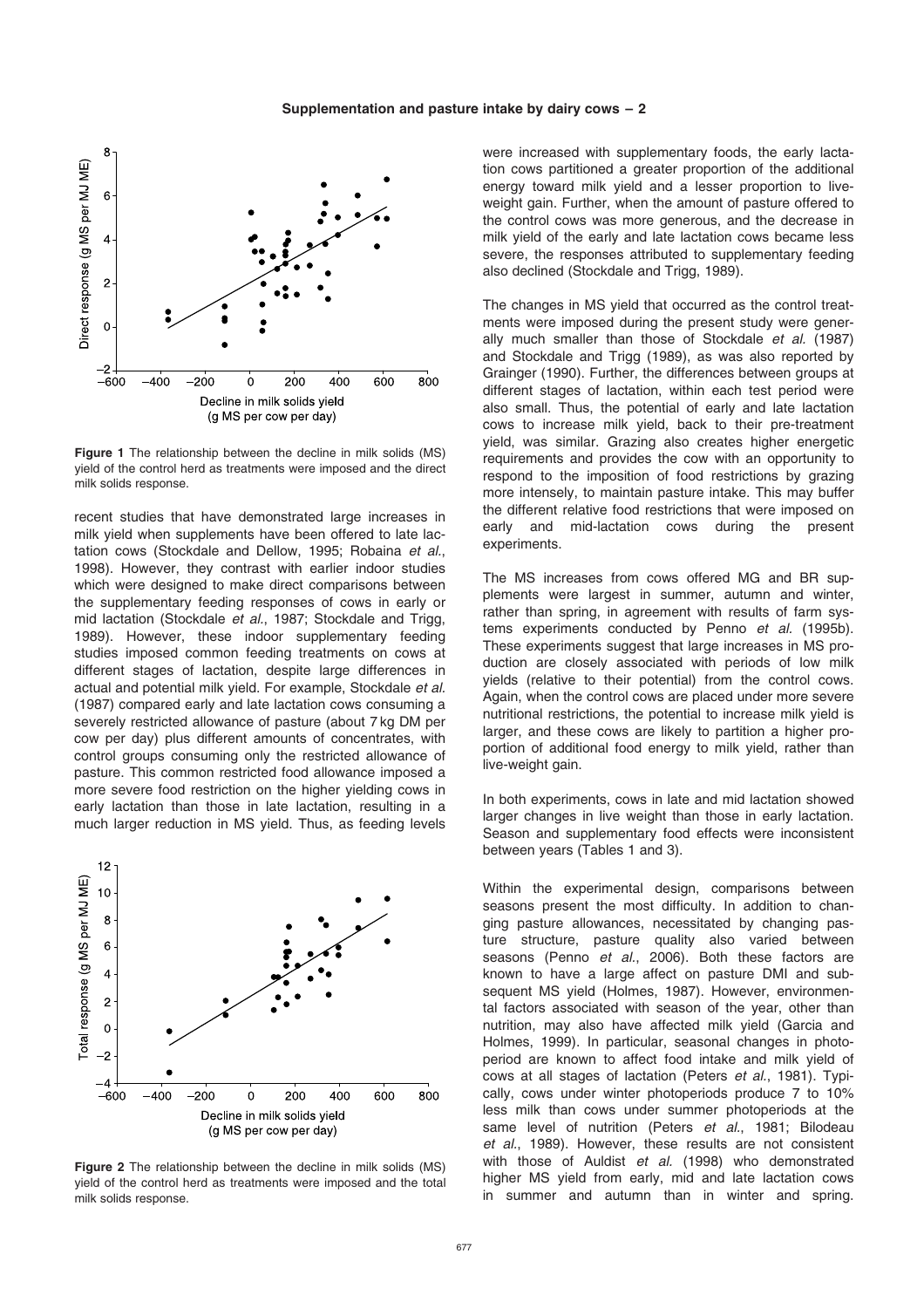#### Penno, Macdonald, Holmes, Davis, Wilson, Brookes and Thom

Table 4 The effect of the reduction in milk solids (MS) yield of the unsupplemented cows immediately preceding supplementary feeding, pasture allowance and supplement intake on the direct milk solids response to supplementary foods (g MS per MJ metabolizable energy  $(ME)^{\dagger}$ 

| Variable                                     | Coefficient | s.e. of coefficient | Significance |
|----------------------------------------------|-------------|---------------------|--------------|
| Constant                                     | 11.1        | 1.87                | $***$        |
| Reduction in MS yield (kg per cow per day)   | 2.1         | $1-00$              | $\star$      |
| Unsupplemented MS yield (kg per cow per day) | $-4.1$      | 0.99                | $***$        |
| Supplement intake (MJME per cow per day)     | $-0.06$     | 0.014               | $\star$      |
| Stage of lactation (DIM)                     | $-0.005$    | 0.0029              |              |

<sup>†</sup> Adjusted  $R^2$  = 0·688; residual s.d. = 1·09.

The present experiments suggest that the different levels of performance observed between seasons and in particular the low milk production levels measured in autumn and winter are largely a reflection of the relative levels of nutrition immediately before and during the test periods.

Cows become increasingly responsive to cereal grain supplements as the ME concentration of the pasture on offer declines (Stockdale et al., 1997). In the present experiments, ME concentration in pasture was consistently lowest in summer (Penno et al., 2006) but these differences were not well correlated with the magnitude of supplementary feeding responses. For example, the ME concentration of spring and winter pastures were similar, yet supplementary feeding resulted in small responses in spring and large responses in winter (although pasture intake was also lower during winter). The differences in pasture quality observed by Stockdale et al. (1997) were much larger (8 to 12 MJ ME per kg DM) than the between season variation that occurred in the present studies. Nevertheless, the small changes in pasture quality that were observed may have contributed to the differences in response between seasons by increasing the magnitude of underfeeding during the summer. Offering BR supplements to early lactation cows in summer, autumn and winter of experiment 2 resulted in larger increases in MS yield than offering the same amount of ME in the form of MG supplement. The main difference between the two supplements was that BR contained extra protein as both rumen degradable (soybean meal) and undegradable protein (fish meal) in summer, and undegradable protein and effective fibre (chopped hay) in autumn and winter (Penno et al., 2006).

Nutritional treatments and time of the year had little effect on the longer-term protein status of the cows as indicated by serum albumin concentration. However, serum urea concentrations varied with different crude protein (CP) concentrations in the pasture (Penno et al., 2006). High CP concentrations in autumn and winter pasture (experiment 1) resulted in elevated rumen ammonia N and blood urea concentrations and similarly, in spring, autumn and winter of experiment 2 (Penno, 2002). Offering MG and BR supplements decreased serum urea concentration, probably by reducing CP intake and increasing the supply of readily fermentable carbohydrate (Kolver et al., 1998). Based on these metabolic indices, it is likely that the treatment groups offered the MG supplement in the summer and autumn (experiment 2) did not receive adequate protein nutrition. The low serum urea and albumin concentrations in the summer of experiment 2 corresponded with the lowest pasture CP concentration (17·1 g per 100 g DM).

Offering undegradable protein supplements to cows grazing generous amounts of pasture have usually not increased milk yield (Brookes, 1984; Penno et al., 1995b; Rusdi and Van Houtert, 1997; Stockdale et al., 1997), the opposite being the case when pasture availability was restricted (Rogers et al., 1980; Minson, 1981), as in the current experiments. The total diets of cows offered the MG supplements in the autumn and winter of experiment 2 were likely to have exceeded a CP concentration of 17 g per 100 g DM, which should have been adequate for milk production (National Research Council, 1989). Undegradable protein (fish meal) was more effective than degradable protein (soya-bean meal) when supplementing grazing cows consuming large amounts of maize silage (Macdonald et al., 1998). Ørskov et al. (1981) suggested that when cows were in energy deficit, undegradable protein supplements may provide amino acids that were limiting milk yield, thereby stimulating the mobilization of body condition to provide glucose for increased milk yield, although there was no difference between the liveweight changes of cows offered the MG and BR supplements in the current experiments. Nevertheless, the possibility exists that the dietary levels of essential amino acids limiting the milk yield of the control cows could have been countered by the addition of fishmeal.

Table 5 The effect of the reduction in milk solids (MS) yield of the unsupplemented cows immediately preceding supplementary feeding, pasture allowance, supplement intake and stage of lactation during the period of supplementary feeding, on the total milk solids response to the supplementary feeds (g MS per MJ metabolizable energy  $(ME))^{\dagger}$ 

| Variable                                                             | Coefficient      | s.e. of coefficient | Significance |
|----------------------------------------------------------------------|------------------|---------------------|--------------|
| Constant                                                             | $10-2$           | 2.30                | $***$        |
| Reduction in MS yield (kg per cow per day)                           | 9.1              | 1.18                | $***$        |
| Pasture allowance (MJME per cow per day)                             | $-0.02$          | 0.006               | $***$        |
| Supplement intake (MJME per cow per day)<br>Stage of lactation (DIM) | $-0.02$<br>0.007 | 0.022<br>0.005      |              |

<sup>†</sup> Adjusted R<sup>2</sup> = 0·794; r.s.d. = 1·35.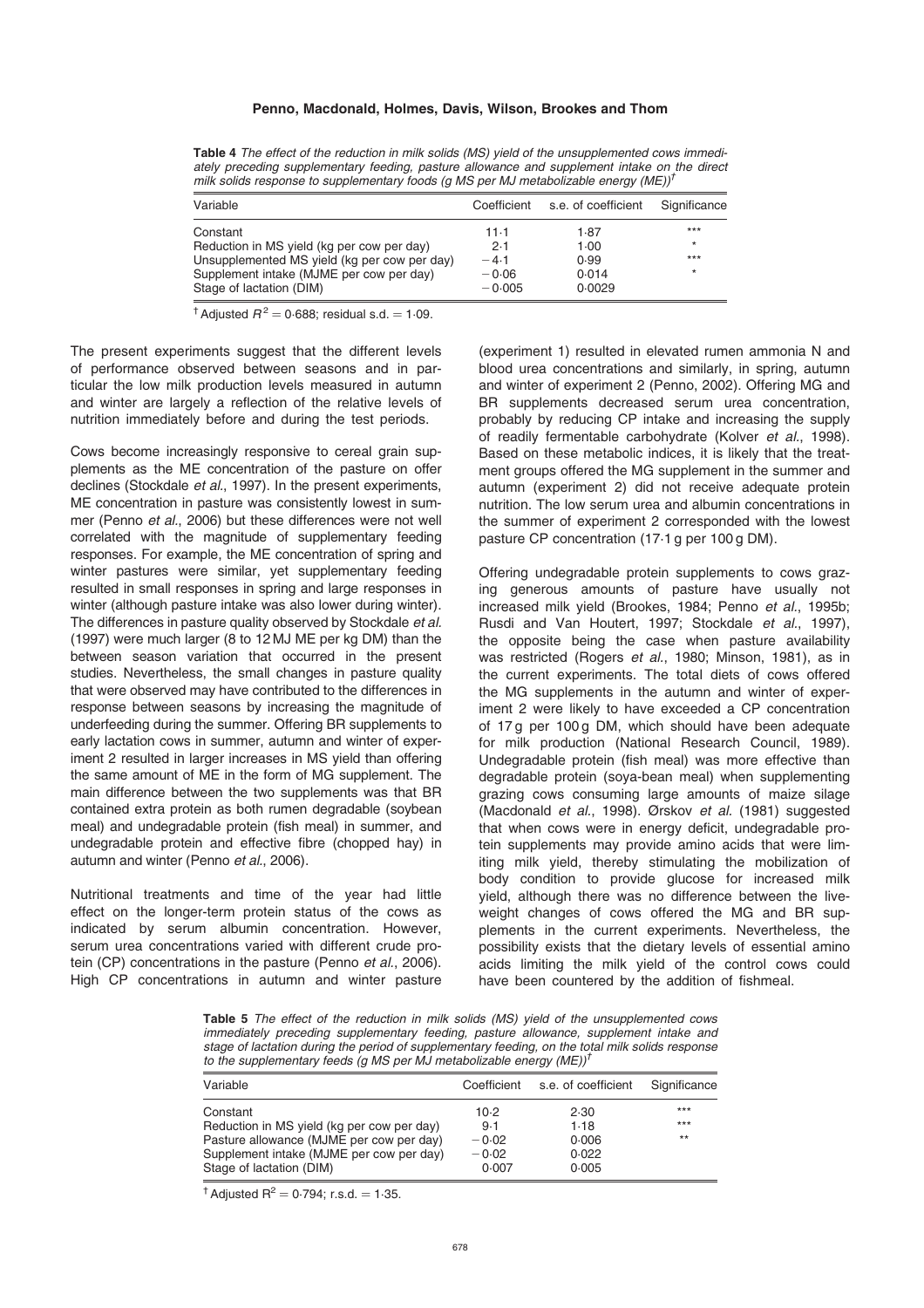Overall, the incremental benefits from providing supplements that were formulated to balance the diet of grazing cows were small when compared with maize grain supplements. These findings contradict recent suggestions that many published supplementary feeding studies have grossly underestimated potential supplementary feeding responses by ignoring the detailed nutritional requirements of the cows and the nutrient composition of the pasture (Edwards and Parker, 1994; Lean et al., 1996).

One of the limitations of the present experiments is the difficulty in accurately measuring carry-over effects so most researchers have just reported the direct response. In these experiments MS yield remained elevated during the 4 weeks following supplementary feeding of MG in the spring, summer and winter of experiment 1, and in winter of experiment 2. MS yield also remained elevated following the supplementary feeding of BR in the spring and summer of experiment 1, and after the summer, autumn and winter of experiment 2. The magnitude of carry-over effects when present was on average about half the direct effect, and diminished over time. MS yield increases after stopping supplementary feeding usually follows a period in which supplementary feeding had increased body weight. The extra MS produced after supplementary feeding has often been attributed to the mobilization of body reserves (Kellaway and Porta, 1993). However, several authors have also suggested that nutritional history can affect future MS yield (Broster and Broster, 1984; Oldham and Emmans, 1989). In addition to the benefits of additional body reserves that usually result from a higher level of feeding, a higher absolute milk yield may predispose the cow to higher future MS yield, should level of nutrition allow.

The carry-over effects of supplementary feeding appear to differ both within and between seasons. Bryant and Trigg (1982) suggested that the use of supplements during spring food deficits would not result in any significant carry-over effects. However, Clark (1993) found that 0·68 of the additional milk production that resulted from feeding silage in spring occurred after the feeding period. It would appear that carry-over effects could be both animal and pasture related. Within farm systems, substitution of pasture by supplements may increase the pasture allowance and DMI for some time after supplementary feeding ceases, increasing MS yield and contributing to carry-over effects (Kellaway and Porta, 1993). Although derived from short-term experiments the present data suggests that the contribution of the cow to carry-over effects is only about half the 7 kg MS per cow reported by Clark (1993) after feeding silage in spring and summer and measuring the total carry-over effects for the remainder of the milking season.

## Prediction of milk solids responses to supplementary feeding

While there were often differences between the MS and live-weight responses that resulted from offering supplements to cows at different stages of lactation, no consistent patterns emerged.

The effects of stage of lactation and of season have usually been confounded in previous experiments, because of the seasonal calving pattern of most grazing dairy herds.

Nevertheless, experiments have usually not demonstrated large seasonal effects. In the present study, there was no association between pasture quality parameters and the magnitude of the measured responses. The lowest ME concentration of pasture offered was 10·9 MJ/kg DM, and concentrations were often greater than 12·0 MJ ME per kg DM (Penno et al., 2006).

Stage of lactation and season of the year were shown to have only small, inconsistent effects on the response of dairy cows to supplementary food. It has been demonstrated that the level of pasture feeding, as measured by pasture allowance, has a large influence over the extent to which cows substitute pasture for supplement. In the current study, this effect is shown as a reduction in the total and direct MS response with increasing pasture allowance or as higher daily MS yield of the control cows reflecting a higher pasture allowance. Higher pasture allowances and greater supplementary food intake in the second than in the first experiment, provides an explanation for the lower MS responses measured in experiment 2.

During the experimental periods, the pasture allowance offered, represented a restriction relative to that offered up to and during the uniformity week. The severity of this food restriction varied between test periods and, to a lesser degree, between different stages of lactation. It has been assumed that the magnitude of the loss of MS yield that occurred as the feeding treatments were imposed provides a measure of the severity of the food restriction relative to current food demand and, therefore, is a measure of the potential energy deficit for that particular treatment group. Thus Figures 1 and 2 demonstrate the association between potential energy deficit and the direct and total MS responses. The lowering of MS yield (as a measure of potential energy deficit) increased total MS responses by 9 g MS per MJ ME per 1·0 kg decline in MS yield. Nevertheless, in developing the relationships illustrated in Figures 1 and 2, we recognize that using the control group's milk yield in both the calculation of the cow response and the relative food deficit (represented by the loss in MS yield by the control group) may cause spurious correlations because of variation in the data.

In the literature a wide range of experimental techniques have been used and conditions under which these experiments have been undertaken, the model of direct MS yield responses closely predicted the results of the published work. This suggests that the factors considered by the model, particularly the decline in MS yield, the unsupplemented MS yield, and the amount of supplement offered may account for a high degree of the variation between published results. Therefore, the level of feeding of experimental treatments, relative to the level of feeding immediately before treatments have been imposed, is an important factor in determining the MS response to supplementary foods.

## Carry-over responses

The magnitude of the carry-over responses we measured was generally about 50% of the direct responses. While the data of Clark (1993) support these estimates, the current data suggests that the contribution the cow makes directly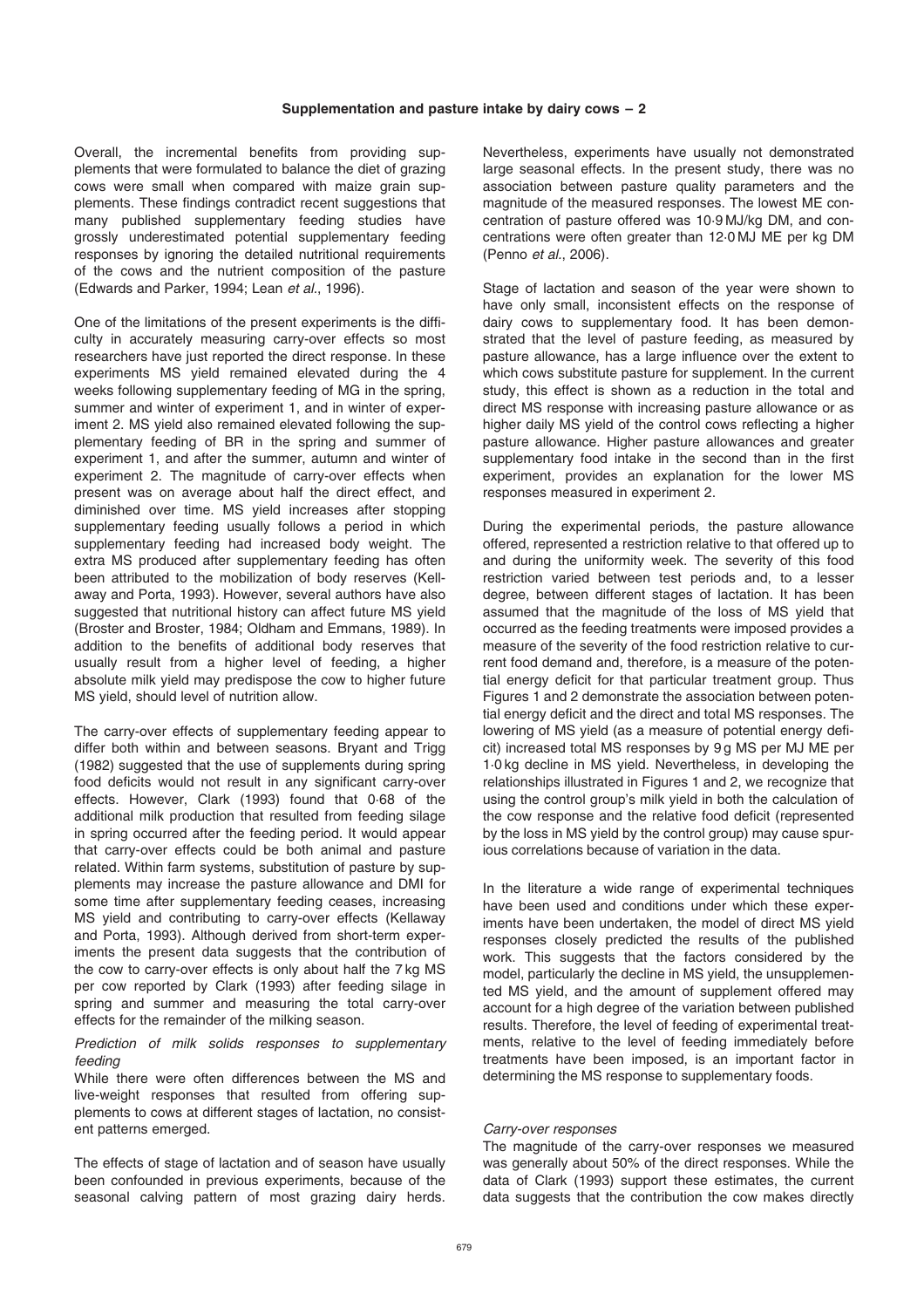to the carry-over response is likely to provide only half of the response measured within systems experiments, with the remainder being provided by the increased pasture intake at a later date, resulting from pasture substitution.

#### **Conclusions**

The present studies showed that stage of lactation has little effect on the milk yield responses to supplementary foods of high genetic merit cows grazing restricted amounts of pasture. Likewise, formulating supplementary foods to complement the pasture on offer is of little benefit when those supplements are primarily used to overcome a total food deficit. In contrast, season of the year can affect the responses to supplementary feeding. Differences between seasons were closely associated with the level of production achieved by cows receiving the pasture only control, with responses being larger at times when MS yield was reduced by pasture characteristics such as quantity and quality. Perhaps these low absolute MS yields are the best measure of the difference between the energy required for the cows to attain their potential MS yield, and the actual energy intake allowed by the amount and quality of pasture on offer. Therefore, although it is difficult to define quantitatively, the concept of a potential energy deficit should be developed as a predictor of the likely response of the grazing dairy cows to supplementary foods.

This work suggests that the magnitude of the total MS response to supplementation at pasture can largely be predicted by the magnitude of the potential energy deficit as indicated by recent change in daily MS yield and the ME allowance from pasture and supplement. These are all factors that can be estimated by farmers in advance of supplementary feeding decisions and they may provide the basis for a tool to allow the MS responses of grazing dairy cows to supplements to be predicted more accurately. Irrespective of season of the year and stage of lactation, the largest total MS responses are likely to occur when cows have suffered a sudden decline in pasture allowance and when small quantities of supplementary food are offered. On well-managed farms, the decline in pasture allowance and the introduction of the supplements will occur simultaneously, so that the decline in milk yield is prevented and high responses to the extra food are obtained.

## Acknowledgements

The authors thank the staff of the Dairying Research Corporation (now Dexcel) No 3 Dairy, in particular the farm manager Brian Walsh. Thanks are also extended to Dr Harold Henderson (AgResearch) and Rhonda Hooper for assistance with the statistical analysis.

## **References**

Auldist, M. J., Walsh, B. J. and Thomson, N. A. 1998. Seasonal and lactational influences on bovine milk composition in New Zealand. Journal of Dairy Research 65: 401-411.

Bilodeau, P. P., Petitclerc, D., Pierre, N. St., Pelletier, G. and Laurent, G. J. St. 1989. Effects of photoperiod and pair-feeding on lactation of cows fed corn or barley grain in total mixed rations. Journal of Dairy Science 72: 2999-3005.

Brookes, I. M. 1984. Effects of formaldehyde-treated and untreated casein supplements on performance of dairy cows offered ryegrass-clover pastures. New Zealand Journal of Agricultural Research 27: 491-493.

Broster, W. H. and Broster, V. J. 1984. Long term effects of plane of nutrition on the performance of the dairy cow. Journal of Dairy Science 51: 149-196.

Broster, W. H. and Thomas, C. 1981. The influence of level and pattern of concentrate input on milk output. In Recent advances in animal nutrition (ed. W. Haresign), pp. 49-69. Butterworths, London.

Brvant, A. M. and Trigg, T. E. 1982. The nutrition of the grazing dairy cow in early lactation. In Dairy production from pasture (ed. K. L. Macmillan and V. K. Taufa), pp. 185-207. Clark and Matheson Ltd, Hamilton.

Clark, D. A. 1993. Silage for milk production. Proceedings of the Ruakura farmers' conference, vol. 45, pp. 41–46

Edwards, N. J. and Parker, W. J. 1994. Increasing per cow milk solids production in a pasture-based dairy system by manipulating the diet: a review. Proceedings of the New Zealand Society of Animal Production 54: 267-273.

Garcia, S. C. and Holmes, C. W. 1999. Effects of time of calving on the productivity of pasture-based dairying systems: A review. New Zealand Journal of Agricultural Research 42: 347-362.

Genstat Committee. 1997. Genstat for Windows command language manual, third edition, release 4.2b. Rothamstead Experimental Station, Harpenden.

Grainger, C. 1990. Effect of stage of lactation and feeding level on milk yield response by stall-fed dairy cows to change in pasture intake. Australian Journal of Experimental Agriculture 30: 495-501.

Holmes, C. W. 1987. Pastures for dairy cows. In Livestock feeding on pasture (ed. A. M. Nicol), New Zealand Society of Animal Production occasional publication no. 10, pp. 133-143.

Kellaway, R. C. and Porta, S. 1993. Factors affecting the response to supplementation. In Feeding concentrates: supplements for dairy cows (ed. R. Hopkins), pp. 117-147. Agmedia, Melbourne.

Kolver, E. S., Muller, L. D., Varga, G. A. and Cassidy, T. J. 1998. Synchronization of ruminal degradation of supplemental carbohydrate with pasture nitrogen in lactating dairy cows. Journal of Dairy Science 81: 2017-2028.

Lean, I. J., Parker, W. J. and Kellaway, R. C. 1996. Improving the efficiency of pasture-based dairying. Proceedings of the New Zealand Society of Animal Production 56: 270-275.

Leaver, J. D., Campling, R. C. and Holmes, W. 1968. The use of supplementary feeds for grazing dairy cows. Dairy Science Abstracts 30: 355-361.

Macdonald, K. A., Penno, J. W., Kolver, E. S., Carter, W. A. and Lancaster, J. A. 1998. Balancing pasture and maize silage diets for dairy cows using urea, soybean meal, or fishmeal. Proceedings of the New Zealand Society of Animal Production 58: 102-105.

Minson, D. J. 1981. The effect of feeding protected and unprotected casein on the milk production of cows grazing ryegrass. Journal of Agricultural Science, Cambridge 96: 239-  $241$ 

National Research Council. 1989. Nutrient requirements of dairy cattle, sixth revised edition. National Academy of Science, Washington, DC.

Oldham, J. D. and Emmans, G. C. 1989. Prediction of responses to required nutrients in dairy cows. Journal of Dairy Science 72: 3212-3229.

Ørskov, E. R., Reid, G. W. and McDonald, I. 1981. The effects of protein degradability and food intake on milk yield and composition in cows in early lactation. British Journal of Nutrition 45: 547-555.

Penno, J. W. 2002. The response by grazing dairy cows to supplementary feeds. Ph.D. thesis, Massey University, New Zealand.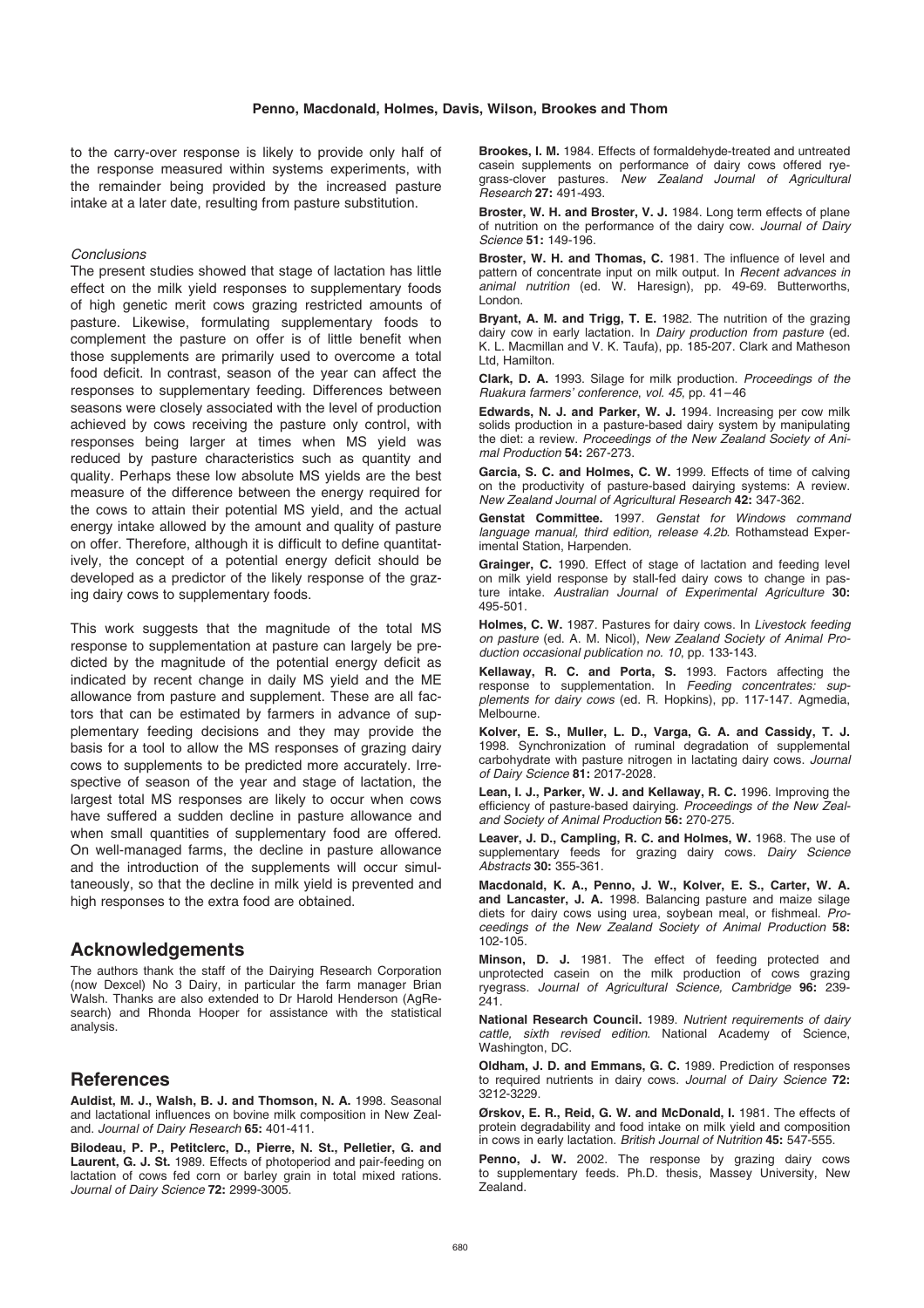Penno, J. W., Thomson, N. A. and Bryant, A. M. 1995a. Summer milk – supplementary feeding. Proceedings of the Ruakura farmers' conference, vol 47, pp. 17–24

Penno, J. W., Bryant, A. M., Carter, W. A. and Macdonald, K. A. 1995b. Effects of fishmeal supplementation to high genetic merit cows grazing temperate spring pastures in early lactation. Journal of Dairy Science 78: (suppl. 1) 295.

Penno, J. W., Macdonald, K. A., Holmes, C. W., Davis, S. R., Wilson, G. F., Brookes, I. M. and Thom, E. R. 2006. Responses to supplementation by dairy cows given low pasture allowances in different seasons. 1. Pasture intake and substitution. Animal Science 82: 661-670.

Peters, P. R., Chapin, L. T., Emery, R. S. and Tucker, H. A. 1981. Milk yield, feed intake, prolactin, growth hormone, and glucocorticoid response of cows to supplemented light. Journal of Dairy Science 64: 1671-1678.

Robaina, A. C., Grainger, C., Moate, P., Taylor, J. and Stewart, J. 1998. Responses to grain feeding by grazing dairy cows. Australian Journal of Experimental Agriculture 38: 541-549.

Rogers, G. L., Porter, R. H. D., Clarke, T. and Stewart, J. A. 1980. Effect of protected casein supplements on pasture intake, milk yield and composition of cows in early lactation. Australian Journal of Agricultural Research 31: 1147-1152.

Rusdi, and Van Houtert, M. F. J. 1997. Responses to protected amino acids or protected protein in dairy cows grazing ryegrass

pastures in early or late lactation. Proceedings of the New Zealand Society of Animal Production 57: 120-125.

Stockdale, C. R. 1999. The nutritive characteristics of herbage consumed by grazing dairy cows affect milk yield responses obtained from concentrate supplementation. Australian Journal of Experimental Agriculture 39: 379-387.

Stockdale, C. R., Callaghan, A. and Trigg, T. E. 1987. Feeding high energy supplements to pasture-fed dairy cows. Effects of stage of lactation and level of supplement. Australian Journal of Agricultural Research 38: 927-940.

Stockdale, C. R. and Dellow, D. W. 1995. The productivity of lactating cows grazing white clover and supplemented with maize silage. Australian Journal of Agricultural Research 46: 1205-1217.

Stockdale, C. R., Dellow, D. W., Grainger, C., Dalley, D. and Moate, P. J. 1997. Supplements for dairy production in Victoria. Dairy Research and Development Corporation, Glen Iris, Melbourne.

Stockdale, C. R. and Trigg, T. E. 1989. Effect of feeding levels on the responses of lactating dairy cattle to high energy supplements. Australian Journal of Experimental Agriculture 29: 605-611.

Velleman, P. F. 1997. Data Desk, statistics guide, version 6. Data Description, Ithaca, New York.

(Received 19 October 2005—Accepted 17 May 2006)